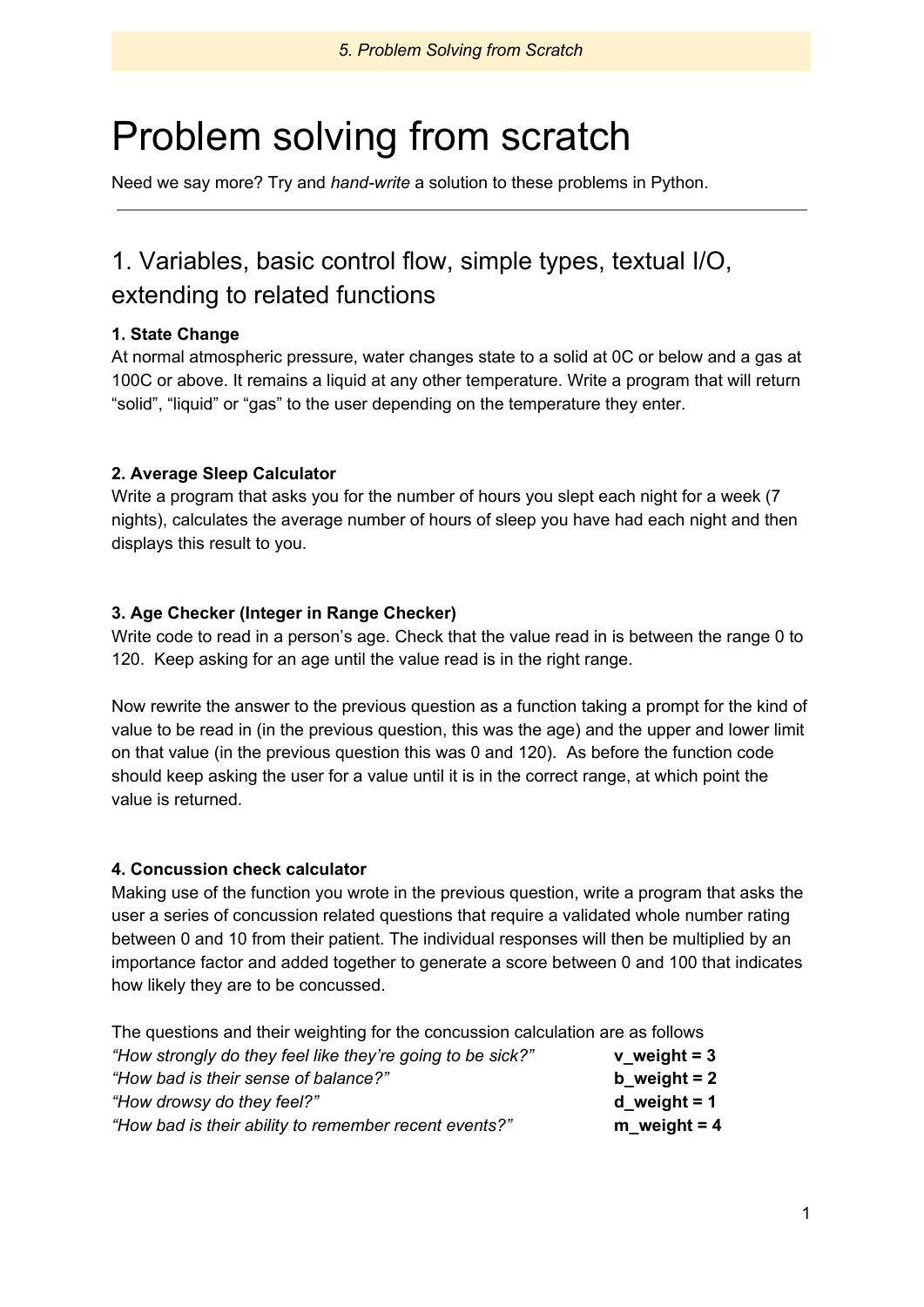#### *5. Problem Solving from Scratch*

#### **5. Ordinal Numbers**

Write out the first 31 abbreviated ordinal numbers, e.g. 1st, 2nd, 3rd, 4th, 5th, and so on. Do not simply use 31 print statements.

Now, write a function that takes a number between 1 and 31 and returns the abbreviated ordinal number for that number, e.g. 1 gives 1st, 2 gives 2nd, 3 gives 3rd, and so on.

#### **6. Find Max without max()**

Write code to read in three integers from the user and determine which of them is the largest (first, second or third one read in). You can assume that no two integers will be the same.

Now, write a function that takes three integers as parameters and returns the largest of the three, *without* using Python's max() function.

## **7. Guessing Game**

Write a game that generates a random number between 1 and 100 and asks the player to guess the number until they get it right. Each time the player inputs their guess, the game should display a message that indicates whether the guess is too low or too high. A message should also be displayed to congratulate the player when they get it right.

#### **8. Sum of List of Integers**

Write a function that takes a single parameter containing a list of integers and returns the sum.

# 2. Adding in strings

## **9. Anagram Maker/Scrambler**

Write a program which takes a single word string as user input and rearranges the letters of the word.

## **10. String Reversal**

Write code to read in a string from the user and write it out in reverse. E.g. the string "Programming" would be written out as "gnimmargorP". Do not use the Python shorthand for this  $-s$   $[ \cdot : -1 ]$  - instead use a loop and string manipulation.

## **11. Tabletop Dice Roller**

Tabletop role-playing games use a lot of different kinds of dice. Their use can be written in the following format: *n***d***s* **+/-***m* where *n* is the number of dice, *s* indicates how many sides the dice have and *m* is a modifier which should be added or subtracted from a roll. Here is an example: **2d6 +3**, where two 'd-sixes' (six-sided dice) are being rolled and 3 is being added to the total.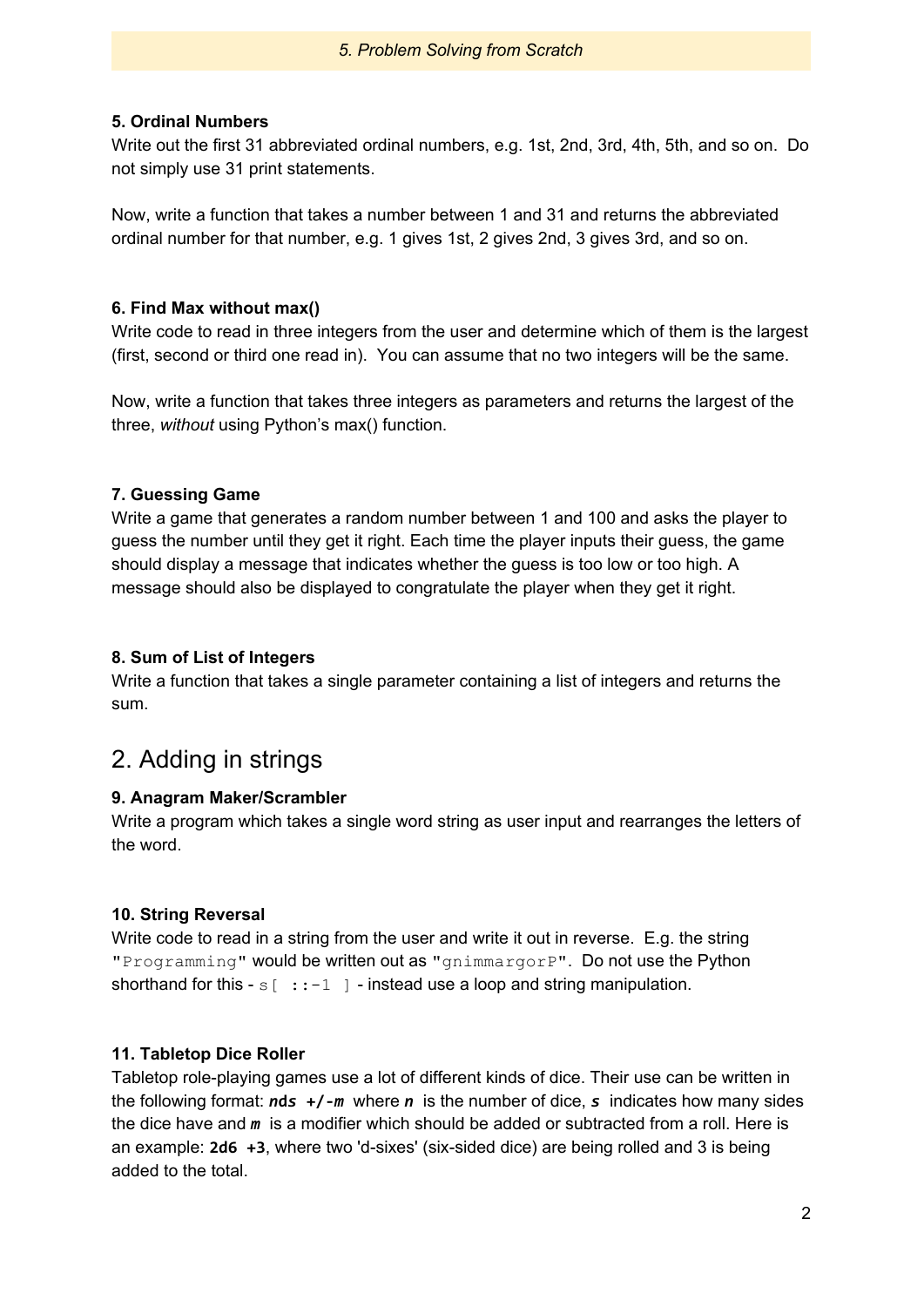Write a program to take an input in the above format and produce a result. The dice rolls themselves should select a random number which appears on the die.

# 3. Adding in lists (array lists)

#### **12. Increment every Integer in a List**

You have a list of integers. Write code to increment every value in the list by one.

#### **13. Playlist Shuffle**

Assume the following playlist is held as a list of strings, referred to by the variable playlist. Write a program to display a random shuffle of the playlist where all songs appear exactly once.

```
playlist = ["Ashes by Celine Dion",
            "Welcome to the Party by Diplo",
            "Nobody Speak by DJ Shadow",
            "In Your Eyes by Peter Gabriel",
            "Take on Me by a-ha",
            "If I Could Turn Back Time by Cher",
            "9 to 5 by Dolly Parton",
            "All Out Of Love by Air Supply",
            "Bangarang by Skrillex"]
```
# 4. Adding in dictionaries as a look-up table

## **14. Word Counter**

Read in lines of text from the user, finishing when you receive a line with only a full-stop on it. Each line contains words separated only by spaces with no punctuation. Keep a record of how many times each word appears, and write out these counts.

#### **15. Square Root Lookup**

Use a dictionary as a lookup table to calculate and store the square roots of the first 100 positive integers. The math library contains the sqrt function – the function call math.sqrt( 100) will return 10.0. Once the lookup table is created, then repeatedly ask the user for numbers between 1 and 100 and write out the square root of the number by using the lookup table you have created. Ensure the numbers entered by the user are in range.

#### **16. Stone, Paper, Scissors Game**

Write a version of this game lasting for one round only, where the computer picks one of stone, paper, scissors randomly, and the user is invited to enter their choice. The program should then determine who has won. You should use a dictionary to represent the game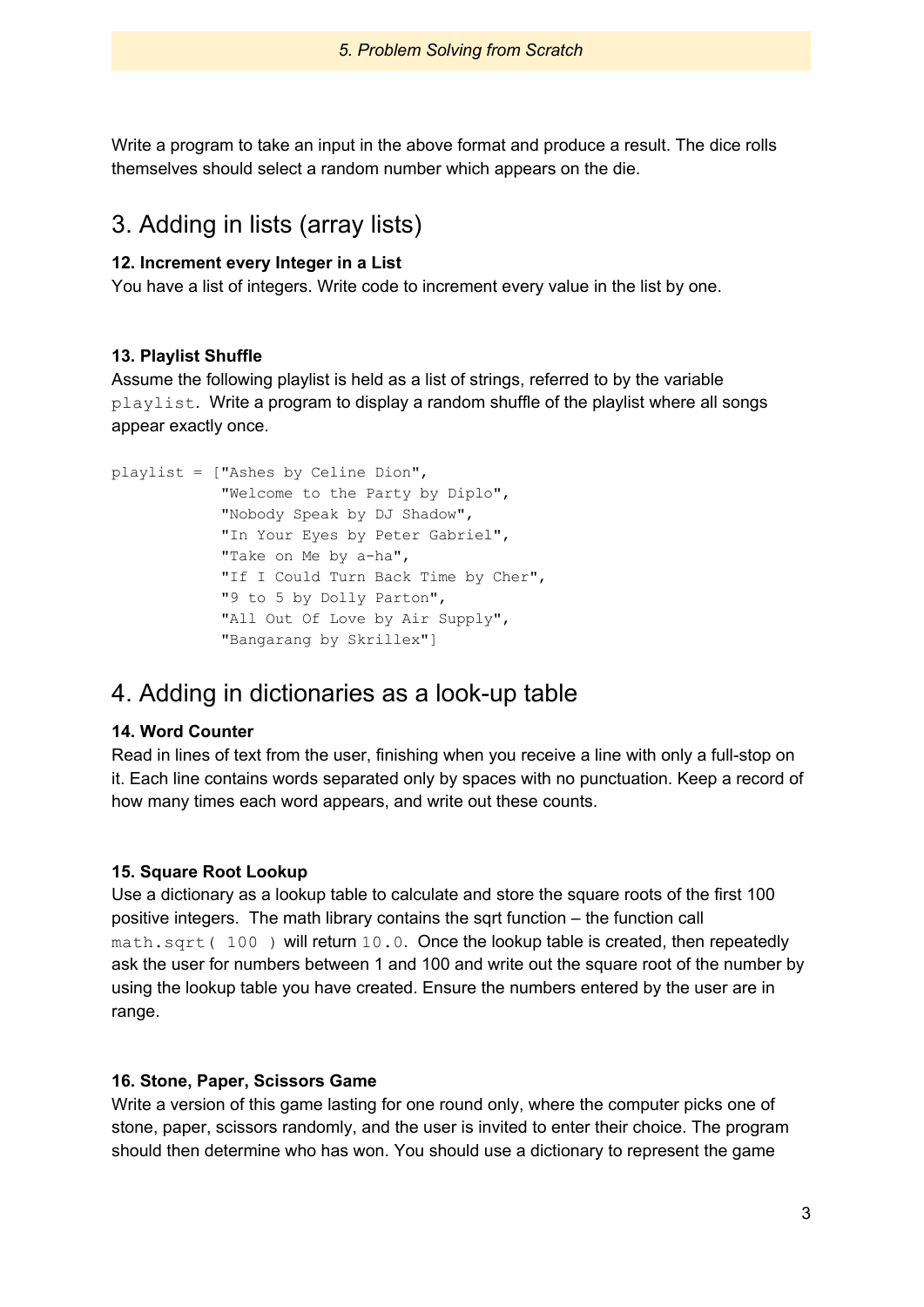rules (paper beats stone, stone beats scissors, and scissors beat paper), as this will reduce the complexity of the code to determine the winner.

# 5. Adding in dictionaries used as a "record" data type

## **17. Older than Average**

Write a program to read in the name and age for a group of people - stop reading when a full stop is entered for the name. Store each person's data in a separate dictionary, with an entry for their name and their age, and all the dictionaries in a list. Write out the names of all those who are older than the average age.

# 6. Adding in file I/O

## **18. People over 21**

The first names and ages of a group of people are stored in a file called namesAges.txt, one name/age pair per line, separated by a space. Write a program to output the names of all people who are 21 or over.

## **19. Longest Name/Reversed Names**

A file names.txt contains first names, one per line. Write a program to:

- Write out the name that is longest, or the names, if more than one equally long.
- Write out the names in reverse order.

## **20. Age Lookup**

The names and ages of a group of people are stored in a file called namesAges.txt. Write a program which repeatedly polls the user for an age and then prints out all the people of that age. If there are no people of that age, then a short message should be output to that effect.

## **21. Lottery Prize Calculator (Number of 3-Number Winners)**

The lottery has six randomly selected winning numbers. Each number is from one to thirty nine. Participants select six numbers, and those participants selecting three of the winning numbers wins £10.

Write a program which reads in a file selections. txt containing a row for every participant's attempt. An attempt consists of a unique ID number, followed by a space and then the participant's six numbers separated by commas. The program should determine and write out the ID numbers of all the winning rows. An example file is given below:

 1,2,3,4,5,6 1,22,23,24,25,36 2,22,23,27,29,32 2,5,7,9,23,27,29 3,5,7,10,30,32,34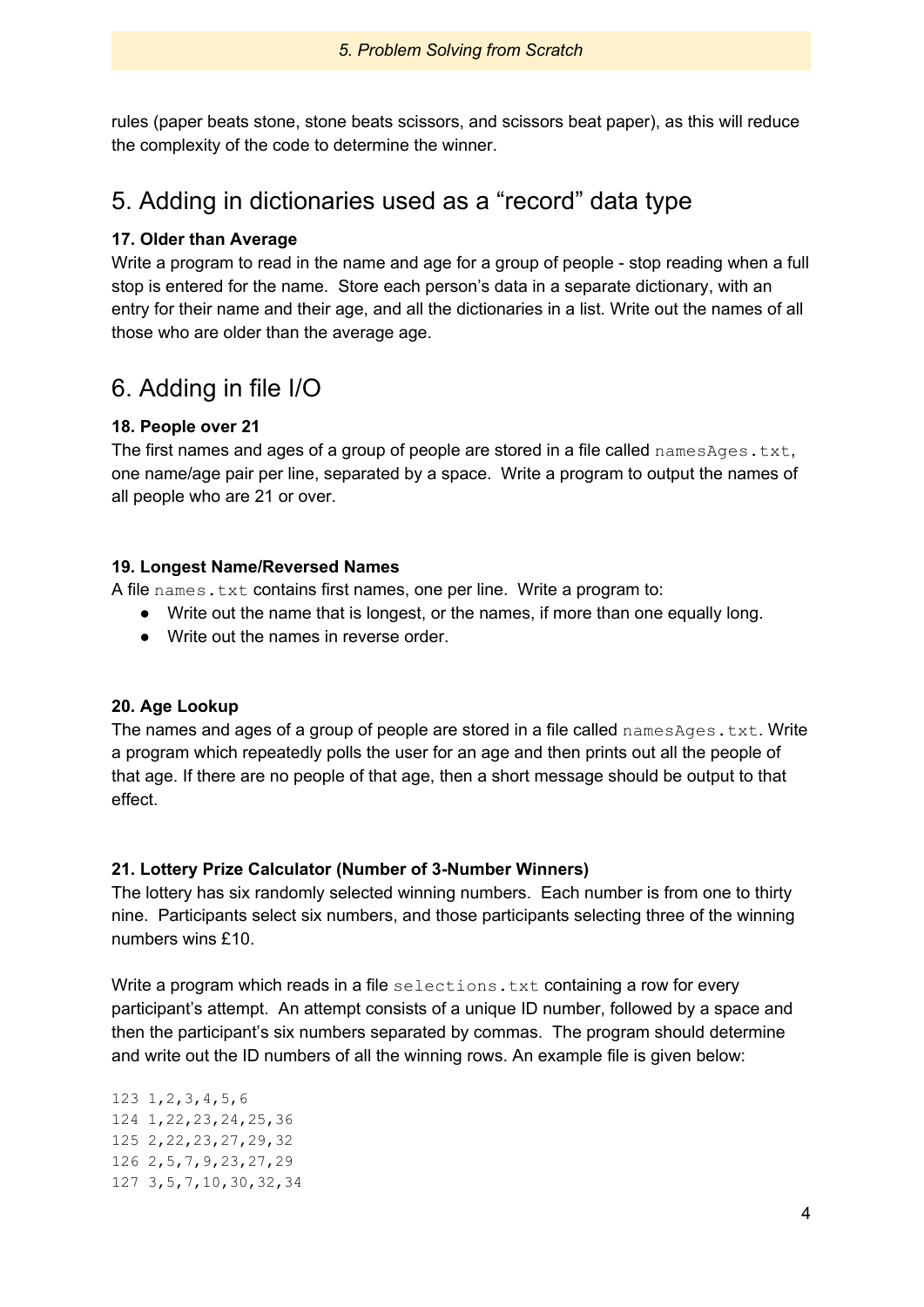128 4,5,7,9,24,25,37

#### **22. Pretty Print Tables**

You are supplied with a text file called  $qames.txt$  containing comma separated values on multiple lines. Write a program which takes the input file and prints it in a neat table format.

#### Sample games.txt file:

```
Game, Release Date, Developer, Price
DOOM,1993,id Software,£9.99
Worms,1995,Team17,£9.99
System Shock 2,1999,Irrational Games,£12.99
Deus Ex,2000,Ion Storm,£9.99
Assassin's Creed,2007,Ubisoft Montreal,£15.99
Castlevania,1986,Konami,£9.99
The Sims,2000,Maxis,£12.99
God of War,2005,SCE,£19.99
```
#### Output:

| Game             | Release Date   Developer | -----------+------------------+-------+                                                                         | Price      |
|------------------|--------------------------|-----------------------------------------------------------------------------------------------------------------|------------|
| I DOOM           | 1993                     | id Software 1 £9.99                                                                                             |            |
| Worms            | 1995                     | Team17 and the monomer state of the set of the set of the set of the set of the set of the set of the set of th | $\pm 9.99$ |
| System Shock 2   | 1999                     | Irrational Games   £12.99                                                                                       |            |
| Deus Ex          | 2000                     | Ion Storm                                                                                                       | LE9.99     |
| Assassin's Creed | 2007                     | Ubisoft Montreal   £15.99                                                                                       |            |
| l Castlevania    | 1986                     | Konami                                                                                                          | $ $ £9.99  |
| The Sims         | 2000                     | Maxis                                                                                                           | E12.99     |
| God of War       | 2005                     | SCE                                                                                                             | £19.99     |
|                  |                          |                                                                                                                 |            |

You can utilise the following function, which takes a string and an integer, and returns the original string padded out with whitespace to the length specified:

```
def whitespace(string, length):
   while len(string) < length:
       string += " "
    return string
```
#### **23. Word Blanker**

Write a program that reads in a text file called input.txt. The file consists of lines of words, where words are sequences of alphabetical characters separated by spaces (assume no punctuation or number chars). Your program should transform each word so that only the first letter and the last letter of the word is retained, and intermediate letters are replaced with  $*$  characters. The program should print out the transformed text to the terminal.

For example, suppose the input.txt file contains the single line: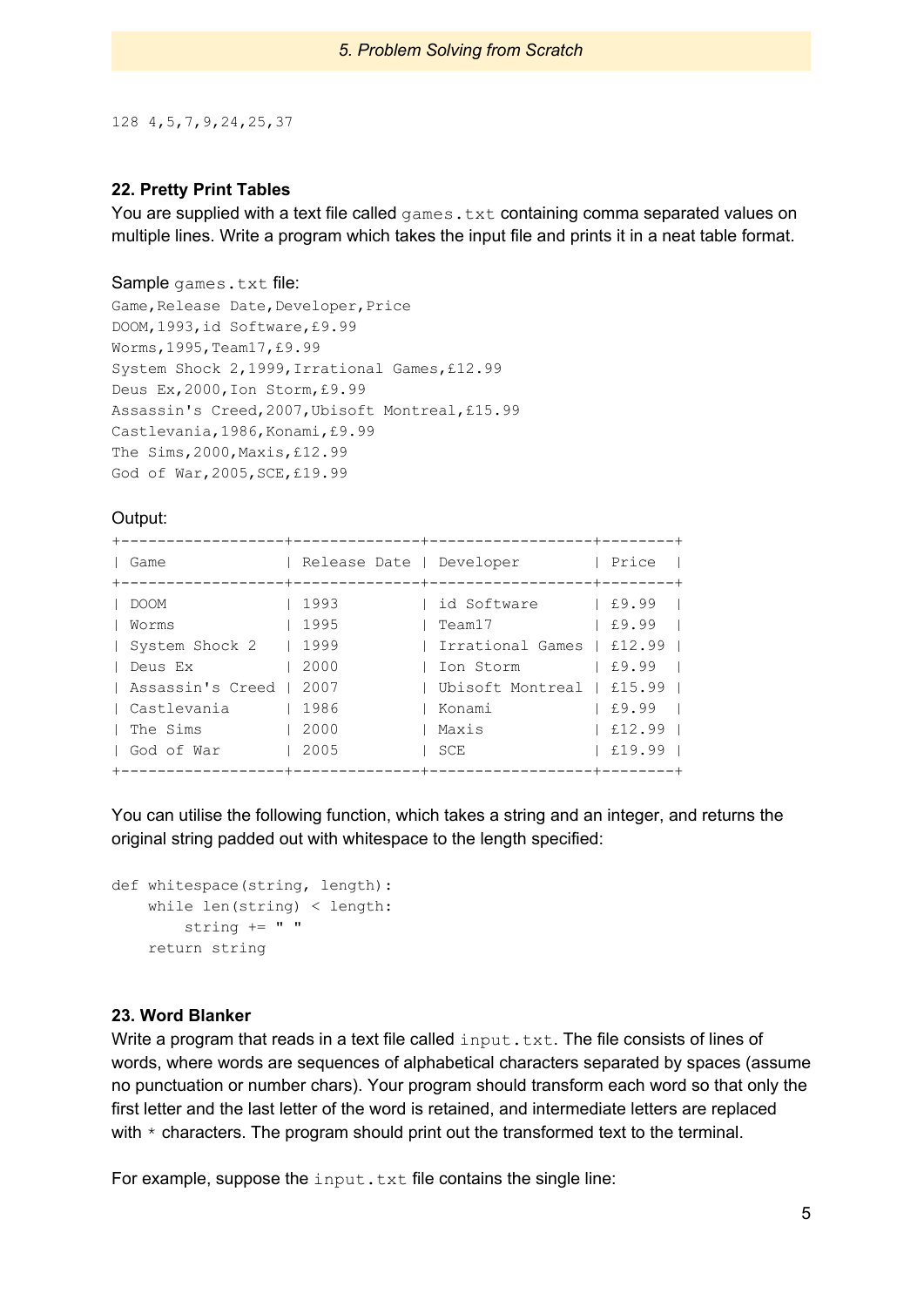A quick brown fox jumps over the lazy dog The printed output will be: A q\*\*\*k b\*\*\*n f\*x j\*\*\*s o\*\*r t\*e l\*\*y d\*g

#### **24. Mail Merge**

A mail merge requires a file containing a table of data items called  $\text{mergeData.txt}$  and a template mail message file called  $mergeremplate.txt$ . The template contains ordinary text with special "field names" embedded; the table file contains a row of data intended for each individual message - the columns are named using the field names found in the template file. During the mail merge, a new version of the message is created, with all the special field names replaced with the actual data from a single row of the table. Hence, the mergeData.txt file might contain the following data:

```
name, age
Quintin,51
Derek,47
```
And the template file might look like this:

Hello! My name is  $\langle$  name> and I'm  $\langle$  age>. All the best,  $\langle$  name>.

Because there are two lines of data in the data table, there'll be two messages produced as part of the operation - these are:

Hello! My name is Quintin and I'm 51. All the best, Quintin. Hello! My name is Derek and I'm 47. All the best, Derek.

Note the format of the field names in the template file. You can assume that the template message contains no <> characters as part of the ordinary text.

#### **25. Bus Timetable**

A bus timetable is stored in a comma-separated file called timetable.txt. The first line of the file contains the names of the bus stops and each subsequent line contains a single service, showing the times in hh:mm format that the bus will reach each bus stop.

Write a program to read in this file. The program should then repeatedly ask the user for a time (in hh:mm format) and bus stop, and then write out the time the next bus will arrive at the given stop after the time given. You can assume that the time will always be in the right format, but note that the user may mistype the bus stop name.

Sample bus timetable.txt file:

Maryhill, QM-shops, Botanics, Waitrose, UniAvenue, DumbartonRd 06:30,06:35,06:40,06:43,06:46,06:52 07:00,07:05,07:10,07:13,07:16,07:22